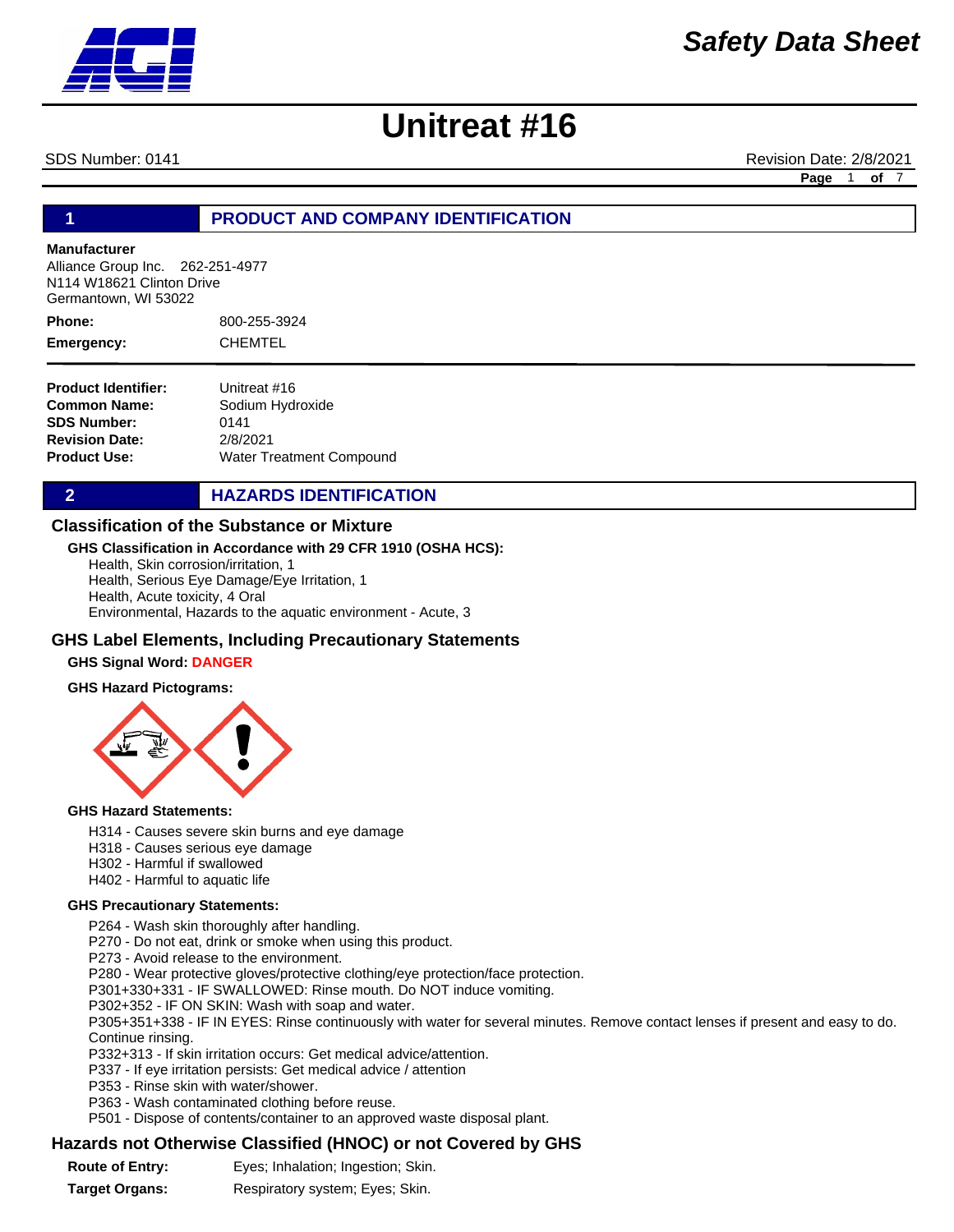

### *Safety Data Sheet*

## **Unitreat #16**

| SDS Number: 0141                  |                                                                                                            | Revision Date: 2/8/2021 |  |
|-----------------------------------|------------------------------------------------------------------------------------------------------------|-------------------------|--|
| Inhalation:                       | Can cause severe irritation and inflammation of the respiratory tract.                                     | 2<br>of 7<br>Page       |  |
| <b>Skin Contact:</b>              | May cause irritation, tearing and redness.                                                                 |                         |  |
| <b>Eye Contact:</b><br>Ingestion: | May cause irritation. May cause permanent eye damage.<br>Aspiration hazard: Harmful or fatal if swallowed. |                         |  |

**HMIS III:** Health = 3(Chronic), Fire = 0, Physical Hazard = 1

| HMIS                   |   |  |
|------------------------|---|--|
| <b>HEALTH</b>          | 3 |  |
| <b>FLAMMABILITY</b>    | n |  |
| <b>PHYSICAL HAZARD</b> |   |  |
| PERSONAL PROTECTION    |   |  |

#### **3 COMPOSITION/INFORMATION OF INGREDIENTS**

Substance/Mixture: Mixture

| CAS#            | $\frac{1}{2}$ | Chemical Ingredients:<br>Chemical Name: |
|-----------------|---------------|-----------------------------------------|
| $7632 - 00 - 0$ | ${<}10%$      | Sodium nitrite                          |
| $1310 - 73 - 2$ | <5%           | Sodium hydroxide                        |
| $497 - 19 - 8$  | $~5\%$        | Carbonic acid disodium salt             |

### **4 FIRST AID MEASURES**

| If symptoms develop, move victim to fresh air. Give oxygen or artificial respiration if needed. GET IMMEDIATE<br><b>MEDICAL ATTENTION.</b>                                                                                                                                                       |
|--------------------------------------------------------------------------------------------------------------------------------------------------------------------------------------------------------------------------------------------------------------------------------------------------|
| Promptly flush skin with water for 15 minutes. Remove contaminated clothing immediately. Get immediate medical<br>attention. Do not reuse clothing and shoes until cleaned. Discard leather articles such as shoes and belt. Do not apply<br>oils and ointments unless ordered by a physician.   |
| Immediately flush eyes with large amounts of water for at least 15 minutes, lifting eyelids occasionally to facilitate<br>irrigation. Get immediate medical attention.                                                                                                                           |
| Rinse mouth and then drink large quantities of water. Do NOT induce vomiting. Seek immediate medical attention. If<br>unconscious, take to a hospital or physician. Never induce vomiting or give anything by mouth to an unconscious victim.<br>For spontaneous vomiting, keep head below hips. |
|                                                                                                                                                                                                                                                                                                  |

**5 FIRE FIGHTING MEASURES**

| Flammability:        | Not flammable or combustible. |  |
|----------------------|-------------------------------|--|
| <b>Flash Point:</b>  | No data available             |  |
| Flash Point Method:  | No data available             |  |
| <b>Burning Rate:</b> | No data available             |  |
| Autoignition Temp:   | No data available             |  |
| LEL:                 | No data available             |  |
| UEL:                 | No data available             |  |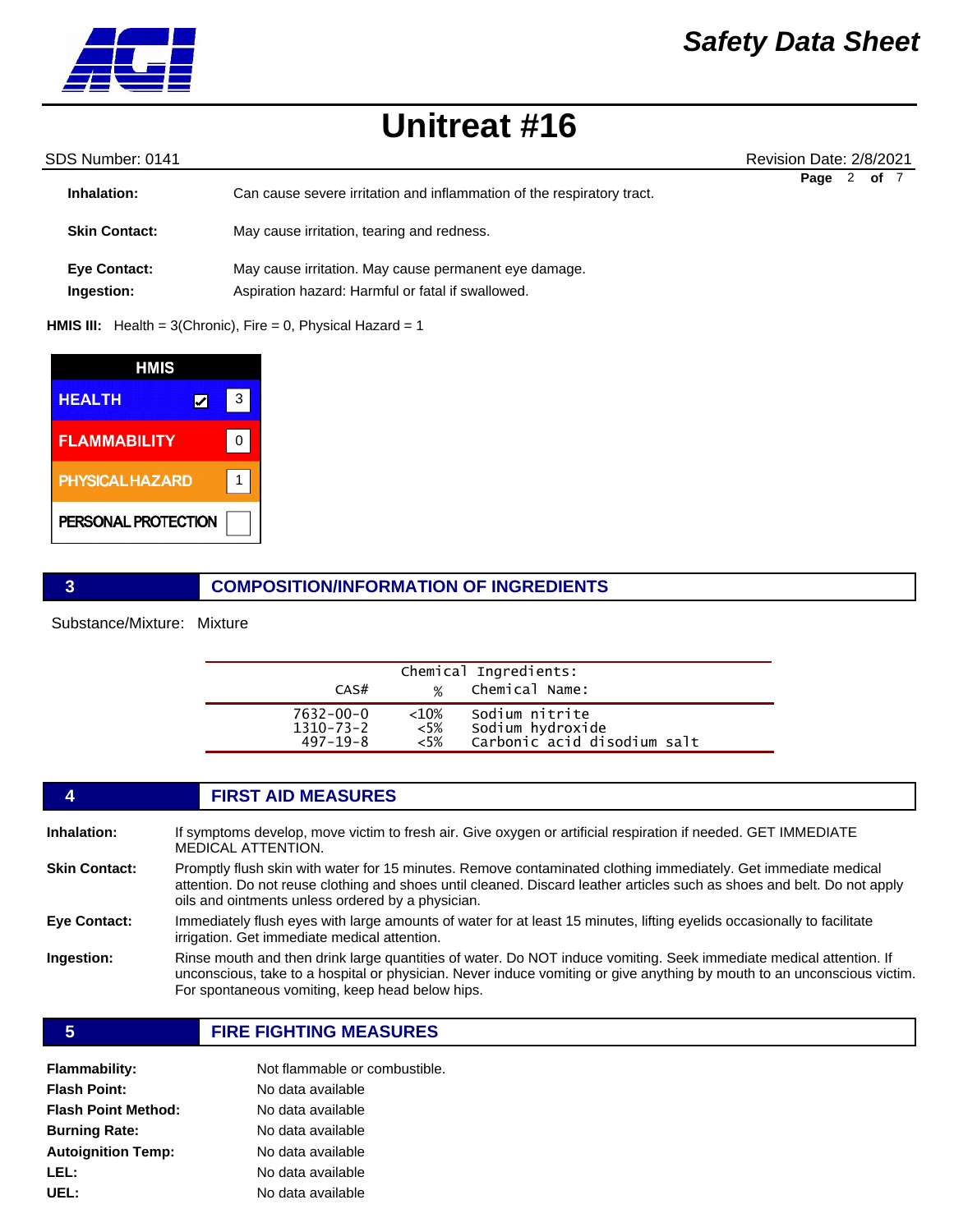SDS Number: 0141 **Revision Date: 2/8/2021** Revision Date: 2/8/2021 **Page** 3 of

Fire Fighting Methods

Evacuate area of unprotected personnel. Wear protective clothing including NIOSH Approved self- contained breathing apparatus. Remain upwind of fire to avoid hazardous vapors and decomposition products. Use water spray to cool fire exposed containers and disperse vapors.

#### **Unusual Fire or Explosion Hazards:**

If evaporated to dryness, residue is an oxidizer and can stimulate or accelerate combustion of organic or other combustible materials. This product may react with certain metals to produce flammable hydrogen gas.

#### *Extinguishing Media*

**Suitable:** Alcohol- resistant foam, dry chemical, or carbon dioxide.

**Unsuitable fire extinguisher:** Do not use direct water stream/ spray

### **6 ACCIDENTAL RELEASE MEASURES**

#### **Personal Precautions**

Use personal protective equipment. Avoid breathing vapors, mist or gas. Ensure adequate ventilation.

#### **Environmental Precautions**

Prevent further leakage or spillage if safe to do so. Do not let products enter drains. Discharge into the environment must be avoided.

#### **Spill**

Soak up with inert absorbent material and dispose of as hazardous waste. Remaining residue can be neutralized with hydrochloric acid and then disposed of properly. Keep in suitable, closed containers for disposal.

| 7                                        | <b>HANDLING AND STORAGE</b>                                                                                                                                                                                                                                                                                                                                                                                                                                                                                                                                                                                                                                                                                                                                                                                                                                                                                                 |  |
|------------------------------------------|-----------------------------------------------------------------------------------------------------------------------------------------------------------------------------------------------------------------------------------------------------------------------------------------------------------------------------------------------------------------------------------------------------------------------------------------------------------------------------------------------------------------------------------------------------------------------------------------------------------------------------------------------------------------------------------------------------------------------------------------------------------------------------------------------------------------------------------------------------------------------------------------------------------------------------|--|
| <b>Handling Precautions:</b>             | CORROSIVE - Avoid contact with eyes, skin, or clothing. Avoid breathing vapors or mist. Wash<br>thoroughly after handling. Do not puncture or drop containers. Do not expose containers to open flame,<br>excessive heat, or direct sunlight.                                                                                                                                                                                                                                                                                                                                                                                                                                                                                                                                                                                                                                                                               |  |
| <b>Storage Requirements:</b>             | Store in cool/dry area. Keep away from sunlight, heat, sparks, and flames. Keep away from incompatible<br>materials. Keep container tightly closed. Do not store in unlabeled or mislabeled containers. Do not<br>freeze. Avoid contact with combustible materials, wood and organic materials.                                                                                                                                                                                                                                                                                                                                                                                                                                                                                                                                                                                                                             |  |
| 8                                        | <b>EXPOSURE CONTROLS/PERSONAL PROTECTION</b>                                                                                                                                                                                                                                                                                                                                                                                                                                                                                                                                                                                                                                                                                                                                                                                                                                                                                |  |
| <b>Engineering Controls:</b>             | Provide local exhaust ventilation. Maintain adequate ventilation. Do not use in confined spaces.                                                                                                                                                                                                                                                                                                                                                                                                                                                                                                                                                                                                                                                                                                                                                                                                                            |  |
| <b>Personal Protective</b><br>Equipment: | Hygiene Measures<br>Handle in accordance with good industrial hygiene and safety practice. Wash hands before breaks and<br>at the end of workday.<br>Respiratory<br>Where risk assessment shows air-purifying respirators are appropriate use a full-face respirator with<br>multi-purpose combination (US) or type ABEK (EN 14387) respirator cartridges as a backup to<br>engineering controls. If the respirator is the sole means of protection, use a full-face supplied air<br>respirator.<br>Eyes and Face<br>Wear chemical safety goggles while handling this product. Wear additional eye protection such as a face<br>shield when the possibility exists for eye contact with splashing or spraying liquid or airborne material.<br><b>Skin</b><br>Prevent contact with this product. Wear gloves and protective clothing depending on conditions of use.<br>Protective gloves: gauntlet-type, neoprene, nitrile. |  |
| <b>Component</b>                         | <b>OSHA PEL</b><br><b>ACGIH TWA/TLV</b>                                                                                                                                                                                                                                                                                                                                                                                                                                                                                                                                                                                                                                                                                                                                                                                                                                                                                     |  |

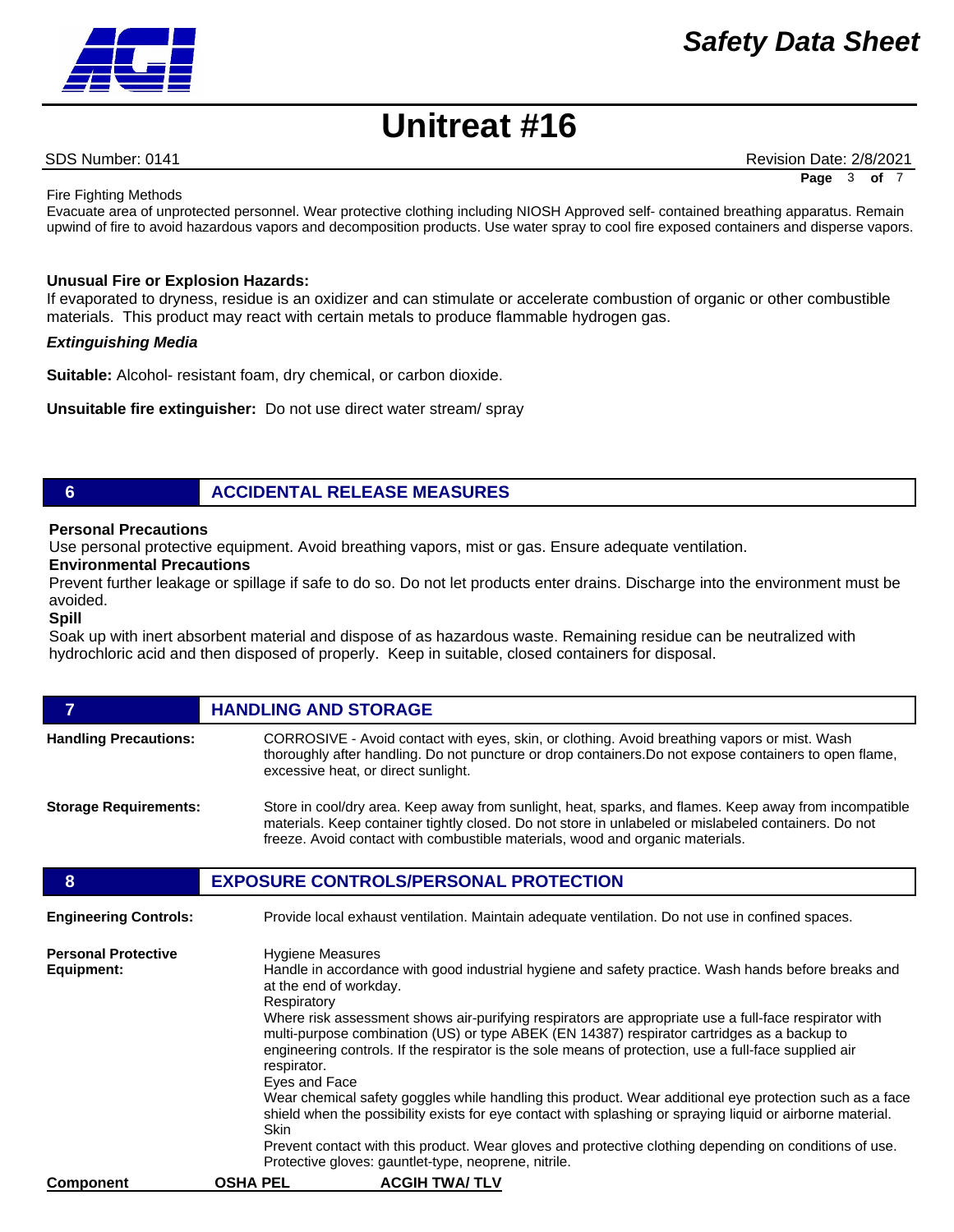Sodium Nitrite No data available No data available Sodium Hydroxide No data available 2 mg/m3 Sodium Carbonate Mo data available No data available

### **9 PHYSICAL AND CHEMICAL PROPERTIES**

**Appearance:** Clear, light yellow No data available 1.09 No data available. No data available No data available No data available. No data available No data available  $512$ No data available No data available No data available. **Physical State:** Liquid **Odor:** Odorless

Lower Explosion Limits: No data available. Upper Explosion Limits: No data available.

No data available. **Molecular Formula:** No data available **Solubility: Softening Point:**

**Percent Volatile: Heat Value: Freezing/Melting Pt.: Flash Point: Octanol: Vapor Density: VOC: Bulk Density: Auto-Ignition Temp: UFL/LFL:** None No data available 32°F No data available. No data available No data available No data available No data available No data available. No data available

**Complete** No data available

SDS Number: 0141 **Revision Date: 2/8/2021** Revision Date: 2/8/2021

**Page** 4 **of** 7

| Physical State:               |
|-------------------------------|
| Odor Threshold:               |
| <b>Particle Size:</b>         |
| <b>Spec Grav./Density:</b>    |
| <b>Viscosity:</b>             |
| <b>Saturated Vapor</b>        |
| Concentration:                |
| <b>Boiling Point:</b>         |
| Flammability:                 |
| <b>Partition Coefficient:</b> |
| <b>Vapor Pressure:</b>        |
| pH:                           |
| Evap. Rate:                   |
| <b>Molecular weight:</b>      |
| Decomp Temp:                  |
|                               |
|                               |

### **10 STABILITY AND REACTIVITY**

| <b>Reactivity:</b>                                                  | No data available                                                                                                                                                    |
|---------------------------------------------------------------------|----------------------------------------------------------------------------------------------------------------------------------------------------------------------|
| <b>Chemical Stability:</b>                                          | Product is stable under normal conditions.                                                                                                                           |
| <b>Conditions to Avoid:</b>                                         | Avoid contact with heat, sparks, electric arcs, other hot surfaces, and open flames. Dried residue<br>increases the probability of oxidizing reactions.              |
| <b>Materials to Avoid:</b>                                          | Strong reducing agents, acids, strong oxidizing agents, organic materials, combustible materials,<br>halogenated compounds. Sodium tetrahydrocarborate. Food sugars. |
| <b>Hazardous Decomposition:</b><br><b>Hazardous Polymerization:</b> | Thermal decomposition may release: carbon monoxide, carbon dioxide, and oxides of nitrogen.<br>Will not occur under normal conditions.                               |
|                                                                     |                                                                                                                                                                      |

**11 TOXICOLOGICAL INFORMATION**

#### **Toxicity Data:**

Eye Effects: Corrosive- Causes severe eye irritation and burns. May cause: blurred vision, redness, pain, conjuctivitis, ulcerations, tissue destruction, permanent eye damage, blindness.

» Sodium Nitrite: no data available

» Sodium Hydroxide: no data available

Skin Effects: Corrosive- Causes severe irritation and burns. Concentrated solutions may cause: severe burns, severe necrosis, permanent skin damage. Prolonged and repeated exposure to dilute solutions may cause irritation, redness, pain and drying and cracking of the skin.

» Sodium Nitrite: Dermal LD50 - no data available

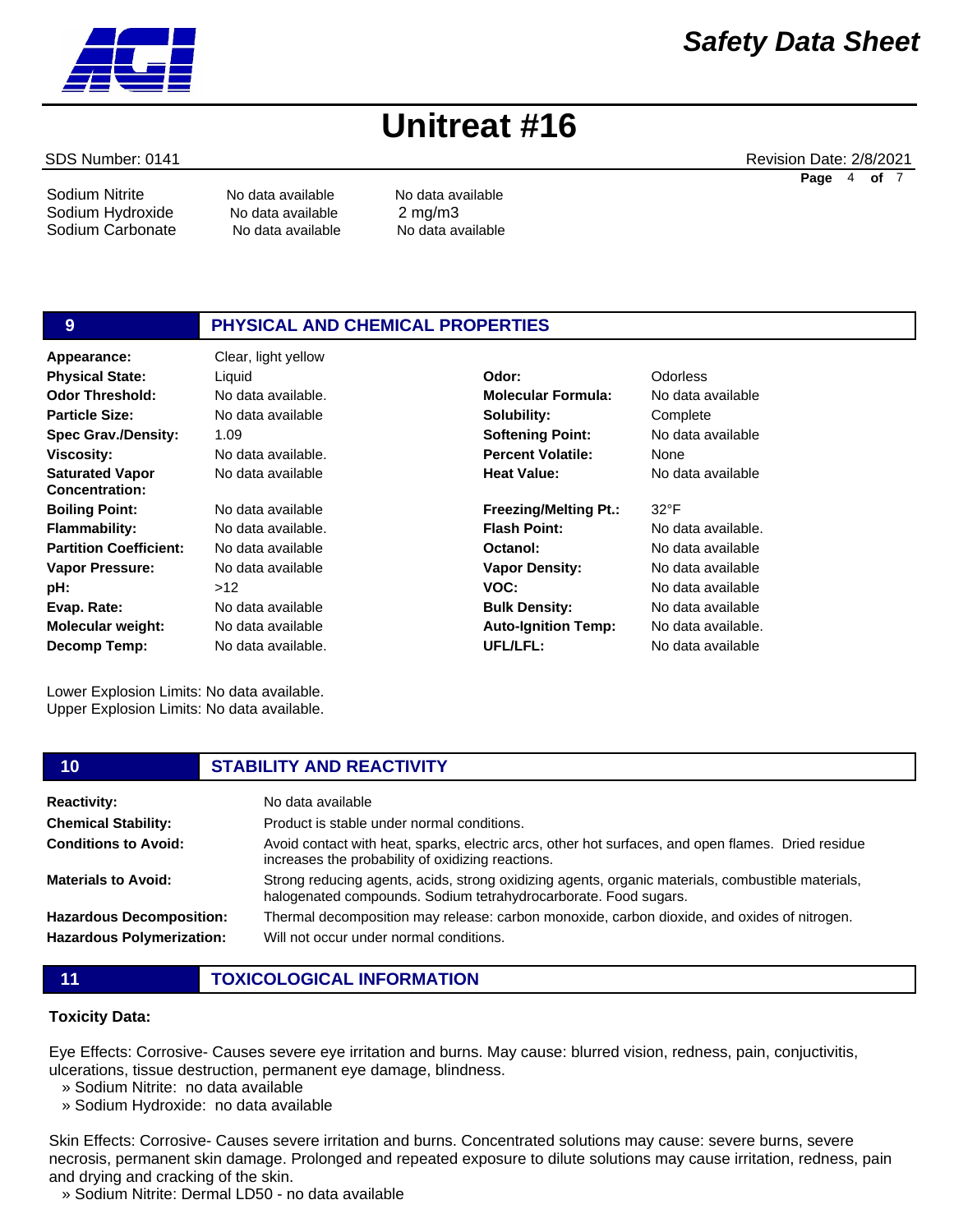

SDS Number: 0141 **Revision Date: 2/8/2021** Revision Date: 2/8/2021 **Page** 5 **of** 7

» Sodium Hydroxide: Dermal LD50 - Rabbit = 1350mg/kg

Inhalation Effects: Corrosive- Cause severe irritation and burns. Vapors and mists may damage: mucous membranes, respiratory tract. Vapors or mists may cause: coughing, sore throat, shortness of breath, labored breathing, choking, bronchiospasms, chemical pneumonitis, pulmonary edema, death. Effects may be delayed. Chronic exposure may cause: dental erosions, discoloration of teeth, bronchitis, and bronchial emphysema.

- » Sodium Nitrite: LC50 no data available
- » Sodium Hydroxide: LC50 no data available

Ingestion Effects: Corrosive- Causes severe irritation and burns. May cause damage to the: mouth, throat, esophagus, stomach, gastrointestinal tract. May cause: pain, vomiting, diarrhea, bleeding, labored breathing, burns or perforation of the gastrointestinal tract leading to ulceration and secondary infection, and death. Effects may be delayed. Aspiration into the lungs may cause chemical pneumonia and lung damage.

- » Sodium Nitrite: Oral LD50 Rat = 157.9 mg/kg
- » Sodium Hydroxide: Oral LD50 Mouse =40 mg/kg

Chronic Effects: No data available Mutagenicity: No data available Teratogenicity: No data available Reproductive Toxicity: suspected of damaging fertility

Carcinogenicity:

IARC: No component of this product present at levels greater than or equal to 0.1% is identified as probable, possible or confirmed human carcinogen by IARC.

ACGIH: No component of this product present at levels greater than or equal to 0.1% is identified as a carcinogen or potential carcinogen by ACGIH.

NTP: No component of this product present at levels greater than or equal to 0.1% is identified as a known or anticipated carcinogen by NTP.

OSHA: No component of this product present at levels greater than or equal to 0.1% is identified as a carcinogen or potential carcinogen by OSHA.

#### **Acute Toxicity Estimate (ATE):**

Inhalation Vapor: No data available Inhalation Dust/Mist: No data available

**12 ECOLOGICAL INFORMATION**

**Biodegradability** No data available

#### **Toxicity to fish**

- » LC50 Oncorhynchus mykiss (rainbow trout) 0.94 1.92 mg/l 96.0 h (Sodium Nitrite)
- » Mortality NOEC Oncorhynchus mykiss (rainbow trout) 0.54 mg/l 96.0 h (Sodium Nitrite)
- » LC50 Gambusia affinis (Mosquito fish) 125 mg/l 96 h. (Sodium hydroxide)
- » LC50 Oncorhynchus mykiss (rainbow trout) 45.4 mg/l 96 h (Sodium hydroxide)

#### **Toxicity to daphnia and other aquatic invertebrate**

- » EC50 Daphnia magna (Water flea) mg/l 48 h. (Sodium Nitrite)
- » Immobilization EC50 Daphnia 40.38 mg/l 48 h (Sodium hydroxide)
- **13 DISPOSAL CONSIDERATIONS**

Dispose of in accordance with local, state, and federal regulations. Since emptied containers retain product residue, follow label warnings even after container is emptied. DO NOT pressurize, cut, weld, solder, drill, grind, or expose empty containers to heat, flame, sparks or other sources of ignition.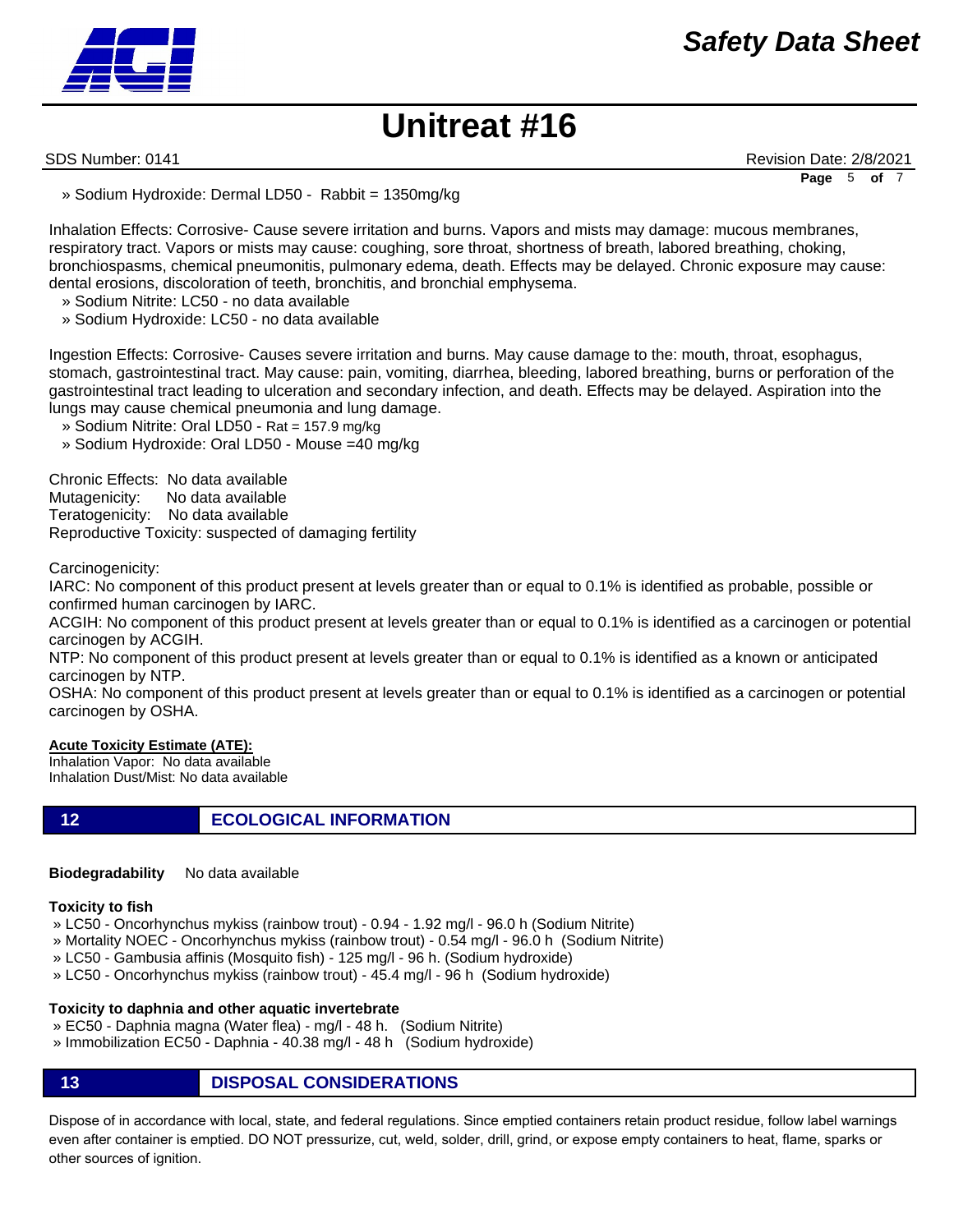**Page** 6 **of** 7

## **Unitreat #16**

#### SDS Number: 0141 **Revision Date: 2/8/2021** Revision Date: 2/8/2021

**14 TRANSPORT INFORMATION**

UN3266, Corrosive liquid, basic, inorganic, n.o.s., 8, PGII, (Sodium Hydroxide, Sodium Nitrite)

DOT Proper Shipping Name: Corrosive liquid, basic, inorganic, nos DOT Technical Name: Sodium Hydroxide, Sodium Nitrite DOT Hazard Class: 8 DOT UN/NA Number: UN3266 Packing Group: II Resp. Guide Page:60

Reportable Quantity (RQ): N/A

**15 REGULATORY INFORMATION**

This product does not contain chemicals known to the State of California to cause cancer, birth defects, or other reproductive harm.

### **FEDERAL REGULATIONS**

TSCA Inventory Status: All components of this product are listed as "Active" on the Toxic Substances Control Act (TSCA) 8 (b) Inventory.

CERCLA / SARA Emergency Reporting: A spill or release of this material may trigger the emergency release reporting requirements under CERCLA (40 CFR Part 300) and/or SARA Title III (40 CFR Part 355). State or local reporting requirements may differ from federal requirements.

**» Sodium Hydroxide CERCLA reporting amount - 1000 lbs.** 

**» Sodium Nitrite CERCLA reporting amount - 100 lbs.**

Clean Water Act (CWA): The following chemicals are listed under Section 311 as hazardous substances requiring the submission of a National Pollutant Discharge Elimination System (NPDES) permit application to EPA. **» Sodium Hydroxide**

### **STATE REGULATIONS**

**California-** The following components are listed under Proposition 65: This product does not contain any chemicals known to the State of California to cause cancer.

**Massachusetts - RTK Substances:** The following components are listed: Sodium Hydroxide (CAS #1310-73-2)

**New Jersey - RTK Substances:** The following components are listed: Sodium Hydroxide (CAS #1310-73-2)

**Pennsylvania - RTK Substances:** The following components are listed: Sodium Hydroxide (CAS #1310-73-2)